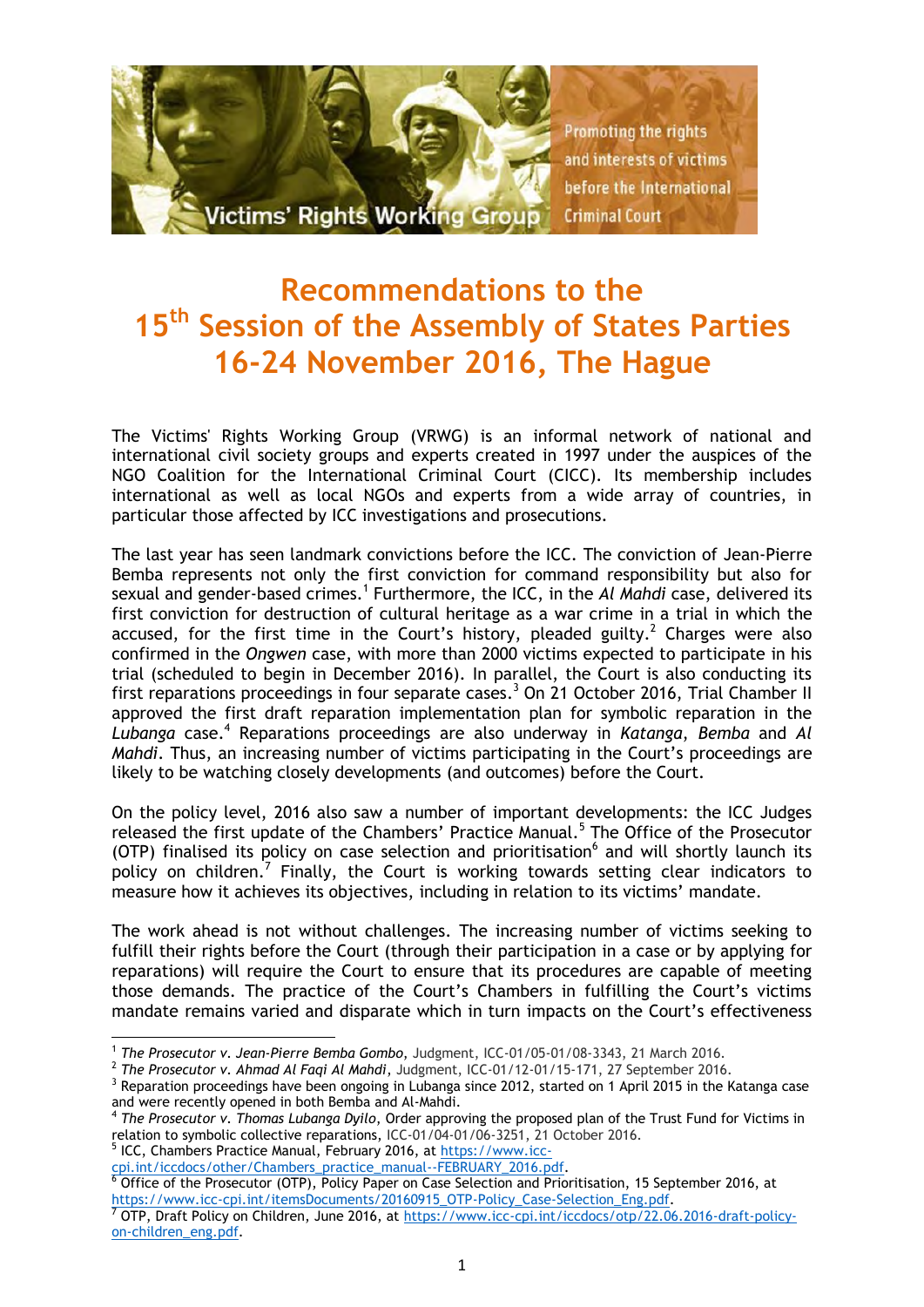in delivering said mandate. Moreover, the announcement by some of the ICC's key early supporters that they are withdrawing from the Rome Statute might gravely impacts the possibility for those who may be victims of the gravest crimes to have access to the Court.

It may also have both moral and budgetary implications for the Court as a whole and for the functioning of the Trust Fund for Victims.

The VRWG remains solidly committed to supporting the effectiveness and efficiency of the Court's functioning generally and to giving full effect to the rights of victims as enshrined in the Rome Statute in particular. Ahead of the 15<sup>th</sup> Session of the Assembly of States Parties, the VRWG is pleased to share the following remarks and recommendations.

#### **Increasing the efficiency and effectiveness of court proceedings through a holistic approach to victims' participation, representation and reparation**

The delivery of justice without undue delays is an essential function of providing reparative justice before the ICC. Victims, as much as the accused, want to see justice delivered expeditiously.

However, despite efforts to harmonise proceedings with a view to making proceedings more effective and efficient<sup>8</sup>, Chambers have taken different approaches in relation to key aspects of victims' rights. For example, various application forms have been used to allow victims to apply to participate in proceedings; the appointment of counsel for victims does not follow a clear process and varies according to Chambers; the early practice on reparations also suggests that each Chamber is likely to come to its own conclusions on what process to implement. In addition, efforts to clarify these victims' related procedures have often taken place in isolation without considering the process as a whole. Decisions regarding the process to apply to participate in proceedings have not considered from the start whether and how that process will also feed into future decisions on legal representation and reparation, as appropriate. This has had a negative impact not only on the efficiency of victims' related procedures but also on the ability of victims to fully exercise their rights.

The VRWG submits that an integrated approach which considers the process and procedures as a whole on how victims are able to access the Court in relation to participation, legal representation and reparation ought to be adopted at the outset of proceedings. Discussions on the process relating to applying to participate in proceedings should be connected to those on the modalities of participation, the appointment of a legal representative and reparations. This would help clarify for victims how their rights will be realized and what to expect at the different stages of proceedings, thereby assisting victims to make decisions as to whether and at what stage they would like to participate. It would also ensure that Chambers have the necessary information to rule on victims' related issues in a timely manner. It should also help all those with a mandate to assist victims to participate or seek reparation before the Court to work together and cooperate.

The principle of complementarity also warrants a clearer and more consistent procedure for victims before the Court. Several ICC States Parties have set up or are in the process of setting up their own specialised courts or special divisions within existing courts to prosecute ICC crimes domestically. Several have recognised the rights of victims in those

<sup>&</sup>lt;u>.</u> <sup>8</sup> For example, the Chambers' Practice Manual clarifies the preferred process on how victims should apply in proceedings.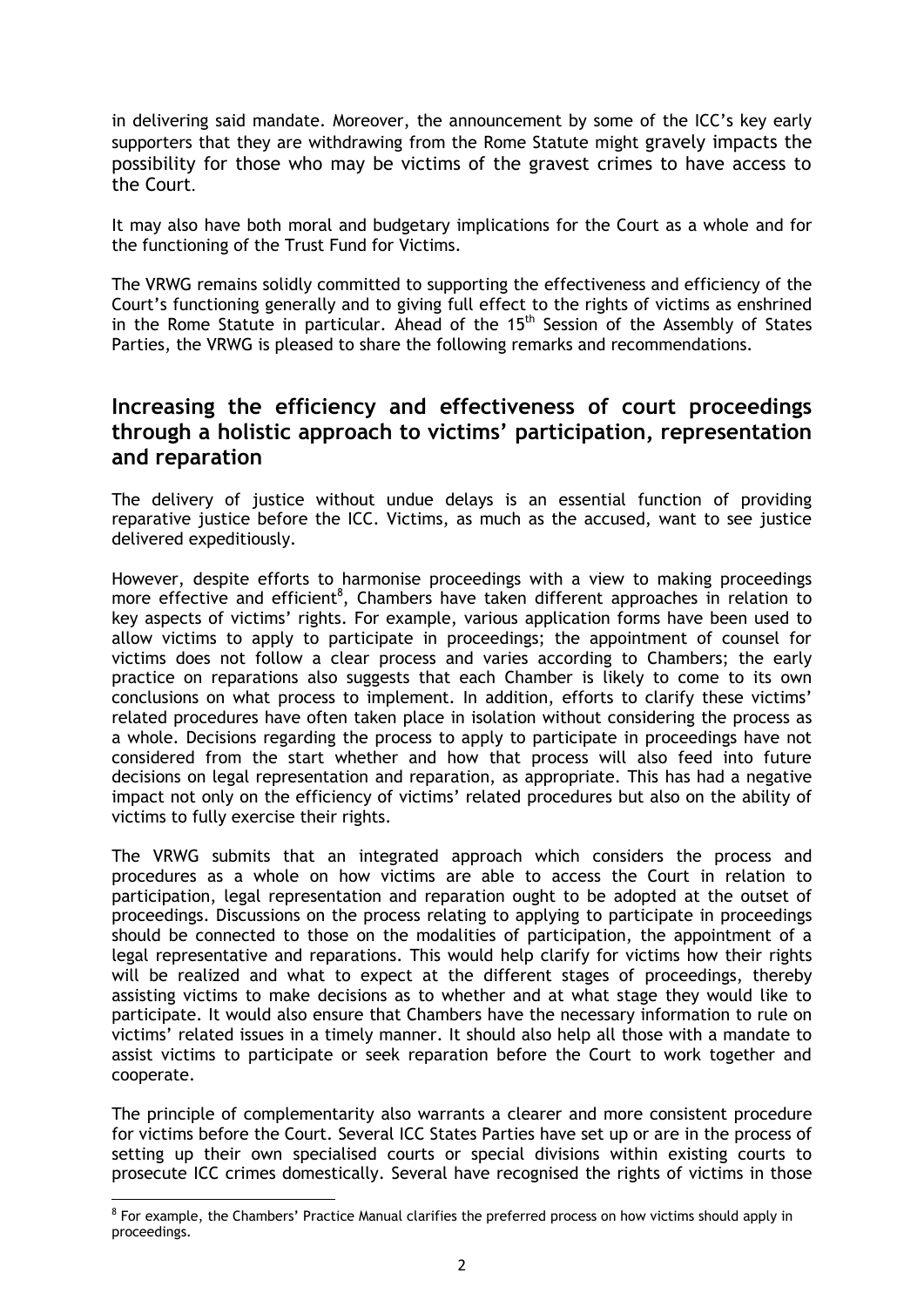procedures. For example, victims in Central African Republic (CAR) will be able to participate before the Special Criminal Court that is currently being established. In Uganda victims are able to participate in the International Crimes Division's proceedings in a manner similar to what the procedures of the ICC allow.

The VRWG welcomes efforts to ensure the rights of victims are an integral part of efforts to domesticate the Rome Statute and to prosecute the worst crimes domestically. However, domestic courts are likely to face challenges in accommodating the potentially large number of victims wishing to join their proceedings, similar to the challenges the ICC has already had to face. In common law countries where victims do not usually participate in criminal proceedings, authorities may look to the ICC for examples of law, procedures or best practice in order to address challenges related to fulfilling victims' rights to justice.

Lessons learnt by the ICC should prove informative for these mechanisms and the ICC should strive to exemplify best practices on which domestic bodies can draw. An integrated ICC approach to participation, legal representation and reparation before the ICC could thus play a useful guiding role for domestic courts set up to prosecute ICC crimes domestically. Likewise, a mechanism through which the ICC can learn from the experiences of domestic courts applying ICC-like provisions could prove useful to both the ICC and to domestic courts.

#### **Victim participation and legal representation**

The VRWG welcomes the release in February 2016 of the updated Chambers' Practice Manual, which now also includes a section on the procedure for admission of victims to participate in pre-trial and trial proceedings.<sup>9</sup> As pointed out in previous submissions from the VRWG, the lack of consistency in the procedures regarding victims has adversely impacted victims' effective participation in proceedings.<sup>10</sup> While these are nonbinding, best practices developed by the judges can render the process more transparent, consistent and objective. Clear procedures should allow for the expeditious treatment of victims' requests for admission in the proceedings and should preclude unjustified differential treatment of victims from one case to another. Clear procedures also enable the Court and other actors to communicate with victims about the process for participation from earlier on in the proceedings. By ensuring a standard of predictability that guides victims throughout the proceedings, the management and effectiveness of victims' rights is likely to be improved.

While the updated Manual is an important step, the VRWG proposes that the Manual be amended further to clarify the criteria and process for the appointment of legal representatives. This is important as the current system of legal representation is neither transparent nor predictable. It also fails to uphold victims' rights to choose a counsel, including a common legal representative.

Victims in some cases had to face the uncertain outcome of a legal representative's selection procedure which was not announced to them in advance and in which they played no meaningful role. For example, in *Gbagbo*, Chambers requested the Registry to undertake a recruitment process with limited input from victims but ultimately decided not to follow the recommendation from the Registry, with little clarity as to the reasons.<sup>11</sup>

 9 ICC, Chambers Practice Manual, February 2016, at

[https://www.icc-cpi.int/iccdocs/other/Chambers\\_practice\\_manual--FEBRUARY\\_2016.pdf.](https://www.icc-cpi.int/iccdocs/other/Chambers_practice_manual--FEBRUARY_2016.pdf)

<sup>10</sup> VRWG, Recommendations to the 14th Session of the Assembly of States Parties, November 2015, at <http://www.vrwg.org/downloads/2015asp14vrwgfinal.pdf>

<sup>11</sup> *The Prosecutor v Laurent Gbago* Decision on Victims' Participation and Victims' Common Legal Representation at the Confirmation of Charges Hearing and in the Related Proceedings, ICC-02/11-01/11-138, 4 June 2012.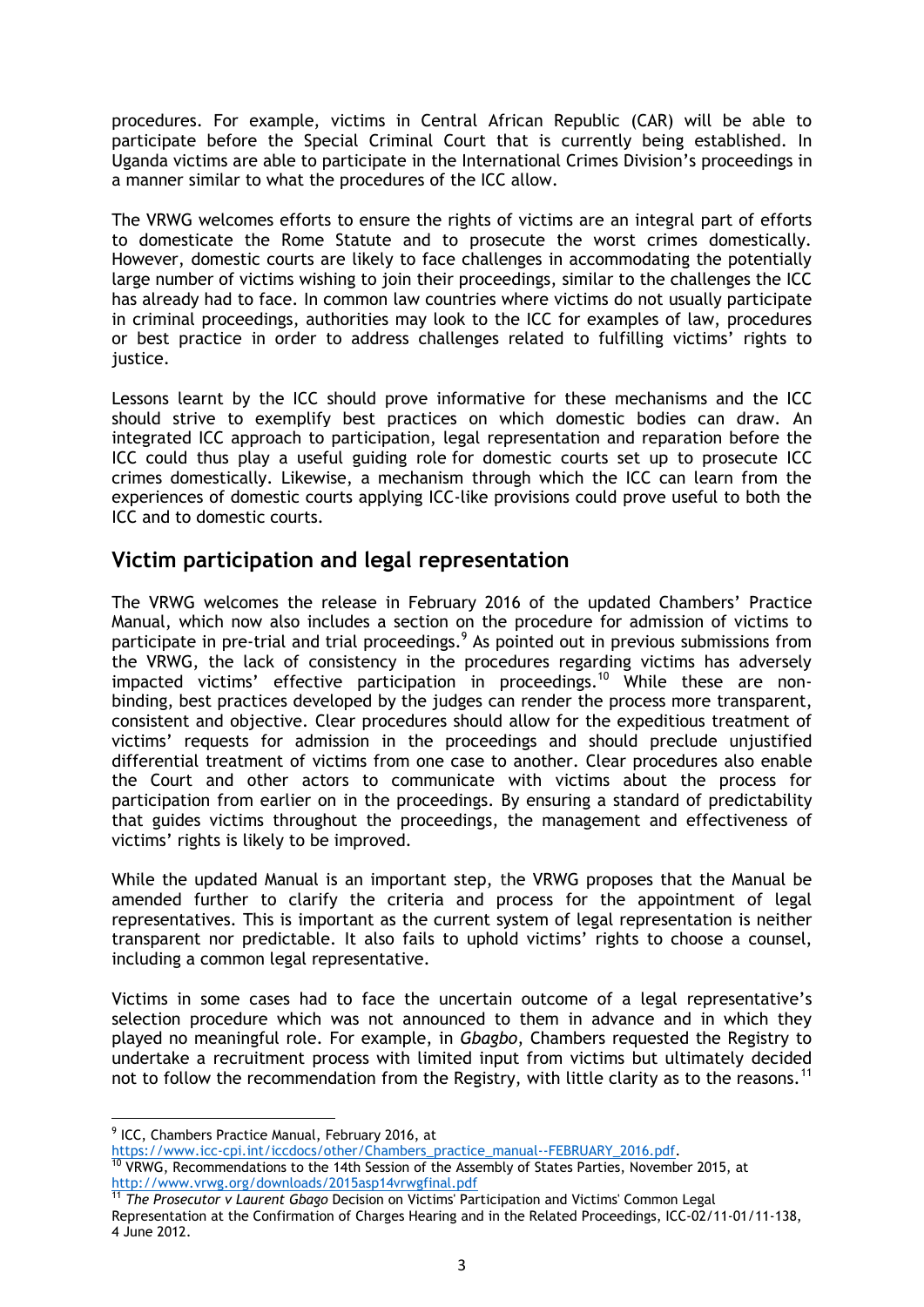In the Kenya cases, counsel chosen by victims was replaced altogether as a result of the legal representative selection process undertaken by the Registry and endorsed by the Chamber.<sup>12</sup> In contrast, in *Ongwen*, both the pre-trial and trial Chambers have recognised victims' rights to keep the counsel of their choice.<sup>13</sup> However, in this case, the Chambers went further to rule that only the common counsel chosen by the Court would receive legal aid and the Chamber appointed a common counsel without any clear recruitment process; the counsel chosen by the victims thus remains without remuneration, severely restricting his ability to act in the interests of his clients. In *Al Mahdi*, the Chambers appointed the counsel chosen by victims as common legal representative without much discussion and decided that counsel was entitled to legal aid.<sup>14</sup>

The absence of a consistent procedure as to when and how common legal representatives are appointed, by whom and according to which criteria is problematic. It fails to give victims clear information on what their rights are with regards to appointment of counsel. It also prevents counsel who are directly appointed by victims from knowing how to obtain legal aid or how to be appointed as the common legal representative. The approach currently applied in *Ongwen* also creates discrepancies between groups of victims when only one group is entitled to a counsel that receives legal aid, the other not. These discrepancies and concerns are aggravated by the failure to conduct a transparent and fair recruitment process that takes into account victims' choices. The VRWG submits that the current lack of clarity also negatively affects the Court's credibility and erodes victims' right to be given a choice of who is to serve as their common legal representative, as envisaged in Rule 90 of the Rules of Procedure and Evidence.

Victims cannot enjoy their right to legal representation fully if they are not able to make a genuine and informed decision about who they would like as their counsel. The Court, especially the Registry, shares the burden to assist victims to make such an informed decision by providing them with adequate information. Information on legal representation should include:

- informing the victims that they are free to choose a legal representative and that this right is not absolute;
- the fact that legal aid is available as well as the conditions under which victims can benefit from it;
- clear information on how a common legal representative will be appointed and what that may mean for those victims who had appointed someone else.

Furthermore, the right to choose counsel also requires that victims are effectively and adequately consulted about their choice of counsel. In our view, the effective involvement of victims in the selection of their counsel is a pre-condition for their genuine participation in the ICC proceedings.

Finally, we note that one reason sometimes advanced for the lack of an appointment process is a wish not to delay proceedings. The VRWG agrees that proceedings should be conducted in an efficient manner and that ensuring the rights of victims should not negatively and unduly impact the right of the defense to be tried without undue delay. However, we submit that it is the Court's responsibility, in particular Chambers and the Registry, to prevent possible delays. We regret that appointments of common legal representatives are made at a late stage of the proceedings. This not only prevents consultations as to the choice of counsel but also leaves little time for victims and the

<sup>&</sup>lt;u>.</u> <sup>12</sup> *The Prosecutor v. Ruto, Kosgey & Sang*, Decision on Victims' Participation at the Confirmation of Charges Hearing and in the Related Proceedings, ICC-01/09-01/11-249, 5 August 2011.

<sup>13</sup> *The Prosecutor v. Dominic Ongwen*, Decision on contested victims' applications for participation, legal representation of victims and their procedural rights, ICC-02/04-01/15-350, 27 November 2015; see also *The Prosecutor v. Dominic Ongwen*, Decision on Requests Concerning Organisation of Victim Representation, ICC-02/04-01/15-476, 17 June 2016.

<sup>14</sup> *The Prosecutor v. Ahmad Al Faqi Al Mahdi*, Decision on Victim Participation at Trial and on Common Legal Representation of Victims, ICC-01/12-01/15-97-Red, 8 June 2016.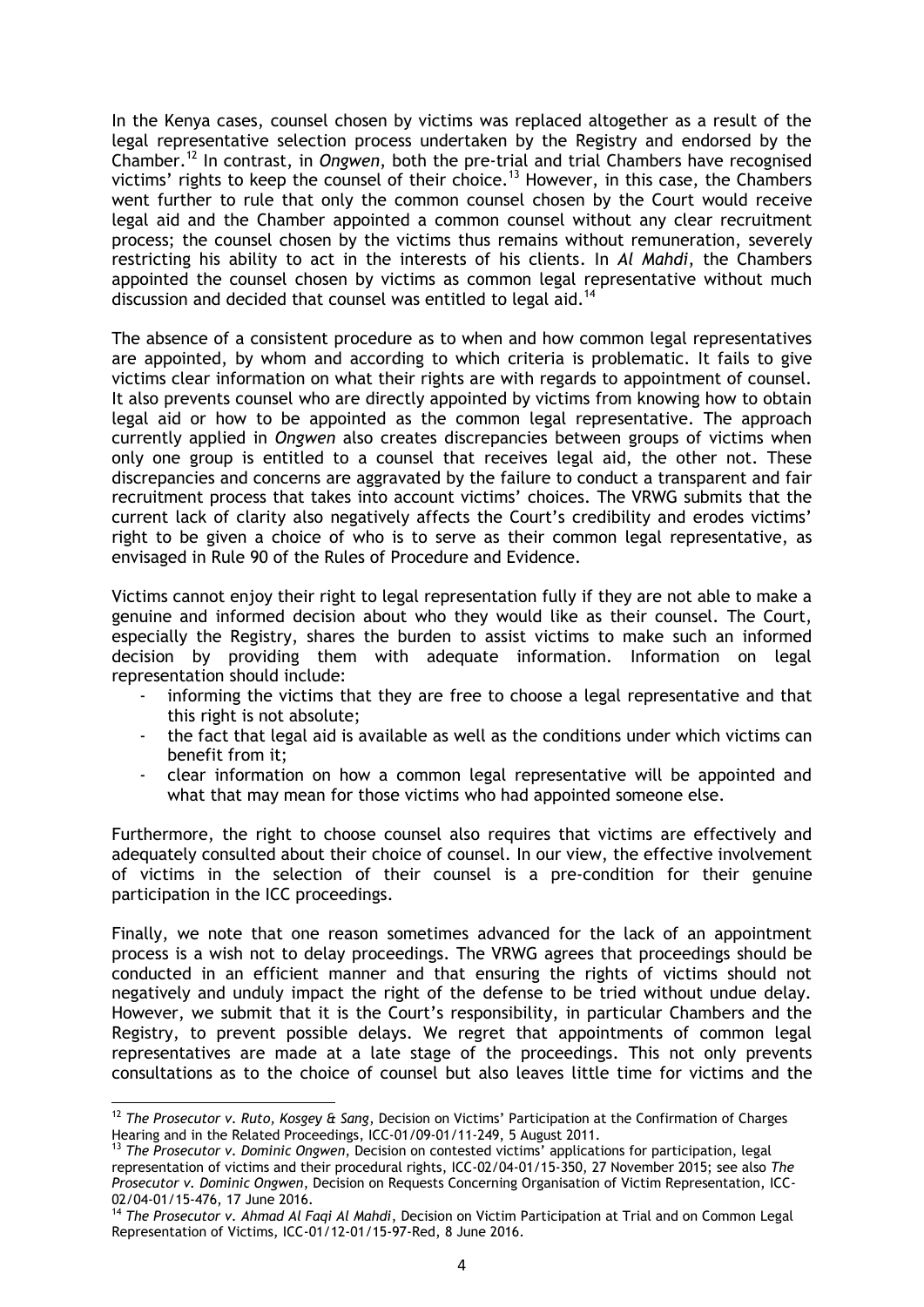newly appointed common legal representative to consult and to prepare an effective strategy.

### **Case selection**

In February 2016 the OTP published a draft version of its Policy Paper on Case Selection and Prioritisation (Draft Policy). In March 2016 the OTP organised a one-day consultation meeting with civil society on the Draft Policy. Subsequently, the OTP invited interested organisations to submit written comments on the Draft Policy. In September 2016, the OTP shared its finalised Policy.<sup>15</sup> The VRWG welcomes the adoption of the Policy. In our view, the issuance of documents that clarify how the OTP undertakes specific aspects of its work can indeed help bring clarity, transparency and credibility to the OTP's work. We also note and appreciate the openness of the OTP in seeking input from relevant stakeholders, including civil society working with victims during the drafting process.

The VRWG notes the impact case selection has on victims. For instance, only victims who can demonstrate a link between the harm they suffered and crimes faced by the accused can participate in proceedings.<sup>16</sup> Ultimately, only victims of crimes charged and proven will be entitled to reparation before the ICC. We thus welcome the recognition in the final version of the policy that victims' views and concerns ought to be an important feature in the OTP's selection of cases. The final version recognises, the "impact of investigations and prosecutions on the victims of the crimes and affected communities"<sup>17</sup> as a criterion in the prioritisation of cases. In our view, taking into account the impact that decisions around case selection and prioritisation have on victims and affected communities also appears to be consistent with the OTP's stated aim in the policy to represent as much as possible the true extent of the criminality which has occurred within a given situation, in an effort to ensure, jointly with the relevant national jurisdictions, that the most serious crimes committed in each situation do not go unpunished.

The VRWG looks forward to engaging with the OTP to see this policy put into practice and thus bringing the ICC closer to the local communities.

## **The Trust Fund for Victims**

In light of the reparations proceedings in four different cases (*Lubanga, Katanga, Bemba*  and *Al Mahdi*) the Trust Fund's activities may undergo considerable expansion over the next years. Furthermore, while the Trust Fund's assistance work in DRC and Uganda is ongoing, the Trust Fund's Board has also validated an allocation of funds to carry out project-related activities, including situational assessments, in CAR, Cote d'Ivoire and Kenya.<sup>18</sup> However, while the demands on the Trust Fund are increasing, voluntary contributions received over the last couple of years have decreased. In our view, it is essential for the Trust Fund to develop a strong and long term fundraising capacity that enables it to attract more – but also more diverse – funding and expand its work to new situation countries while also responding positively to requests to complement reparation awards. In addition, and as the Trust Fund indicates in its budget request, it will also be important to ensure sufficient capacity in the field to oversee the expansion of assistance projects and the implementation of reparation.

<sup>1</sup> <sup>15</sup> OTP, Policy Paper on Case Selection and Prioritisation, 15 September 2016 (Case Selection Policy), at [https://www.icc-cpi.int/itemsDocuments/20160915\\_OTP-Policy\\_Case-Selection\\_Eng.pdf.](https://www.icc-cpi.int/itemsDocuments/20160915_OTP-Policy_Case-Selection_Eng.pdf)

<sup>16</sup> *The Prosecutor v. Thomas Lubanga Dyilo*, Trial Chamber, Judgment, 14 March 2012, ICC-01/04-01/06, p. 17. <sup>17</sup> OTP, Case Selection Policy, p.16.

<sup>&</sup>lt;sup>18</sup> Report to the Assembly of States Parties on the projects and the activities of the Board of Directors of the Trust Fund for Victims for the period 1 July 2015 to 30 June 2016, ICC-ASP/15/1416, August 2016, at [https://asp.icc-cpi.int/iccdocs/asp\\_docs/ASP15/ICC-ASP-15-14-ENG.pdf.](https://asp.icc-cpi.int/iccdocs/asp_docs/ASP15/ICC-ASP-15-14-ENG.pdf)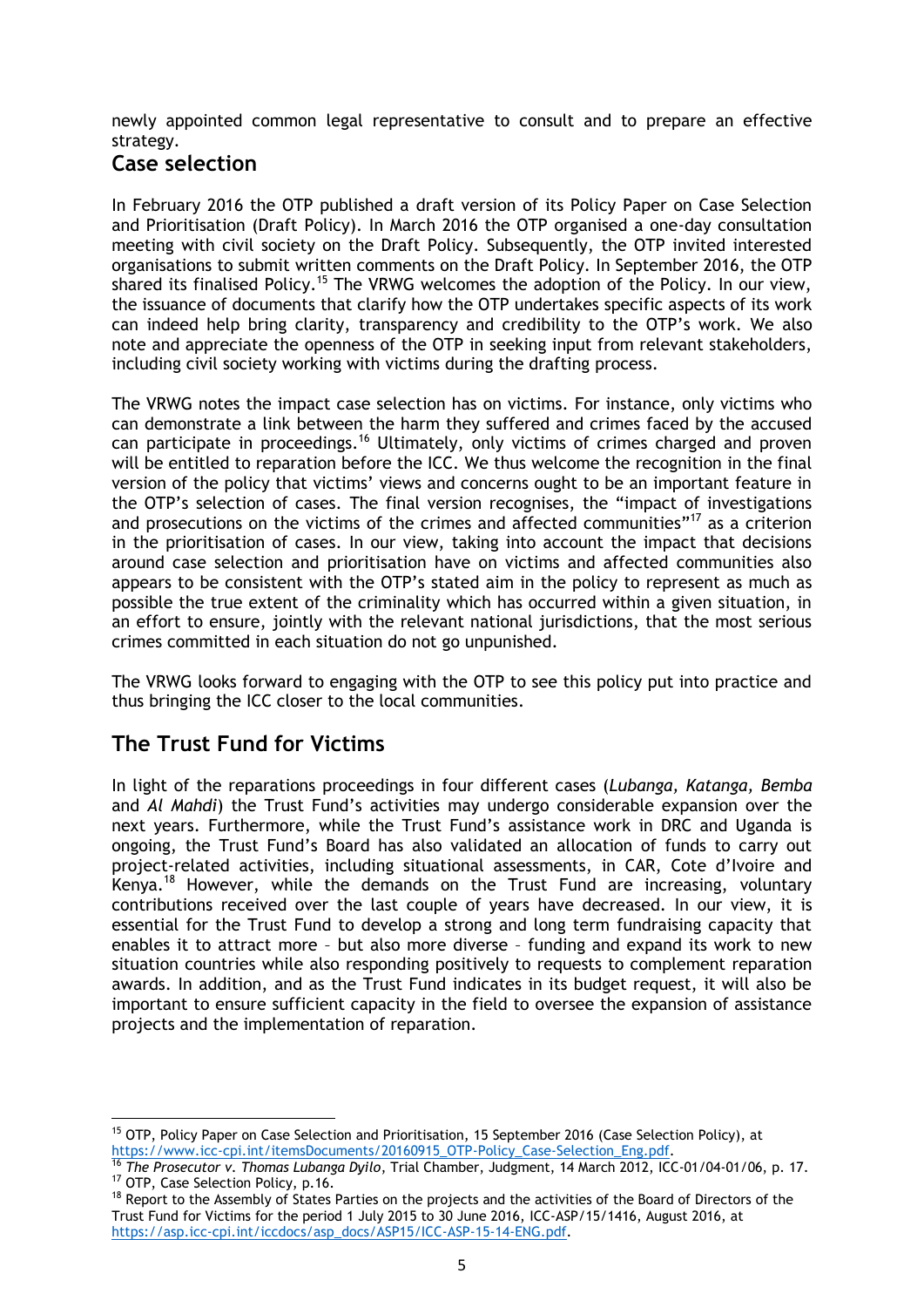While the VRWG appreciates the validation of field posts at P-2 and P-4 levels, we call on States Parties to ensure that the Trust Fund is equipped with the necessary resources to fulfil its mandates.

### **Recovery of Assets**

The need for further voluntary contributions to the Trust Fund notwithstanding, the primary duty-holder to pay for reparations remains the convicted person.<sup>19</sup> Efforts to identify, freeze and seize assets of convicted persons are thus of paramount importance to ensuring meaningful reparation to victims, as the reparation reserve set aside by the Trust Fund will never be able to fully repair the harm suffered by victims of ICC crimes.

After holding a hearing on that matter, if it is satisfied that these have been derived directly or indirectly from the crime, Chambers can issue an order of forfeiture in relation to specific proceeds, property or assets.<sup>20</sup> Rule 217 of the Rules of Procedure and Evidence tasks the Presidency of the Court with recovering those assets. The Presidency can then seek cooperation and measures for enforcement from states where assets of property of the accused are believed to exist. $^{21}$ 

Noting that discussions about cooperation have been ongoing amongst States Parties of the ICC, we call on States and relevant officials at the Court to move them forward in 2017, with a particular focus on how, under existing cooperation requirements, States can play a more active role in relation to the successful identification, tracing and seizing of assets for the purpose of reparation. We also call on States Parties to ensure that the Court, and in particular the Office of the Presidency, has the capacity to undertake this function.

We also call upon the Presidency and other organs of the Court, as appropriate, to ensure that any assets seized from an accused person are preserved for the purpose of fulfilling reparations orders. It would be inappropriate for all seized assets to be dissipated by repayments to the Registry for defense counsel fees.

#### **The Victims Strategy and Guidelines on Intermediaries**

As the VRWG noted last year, there still has been no detailed review of the ICC Strategy in Relation to Victims, despite a commitment from the Court to do so in 2014 and again in 2015. In addition, the Court adopted the Guidelines Governing the Relationship between the Court and Intermediaries in March 2014. The Guidelines provided for a review to take place in October 2015. Although some actors in the ICC indicated last year that internal review was ongoing, there was no formal process for external actors to input and no finding of that review (if it indeed was completed) has been shared. The intermediaries' guidelines were intended to be a living document and regular review, with input from intermediaries themselves and the NGOs that work with them is urgently needed. Although the Court has indicated that practice in this area has improved, we continue to receive reports of inadequate support and information sharing.

The VRWG reiterates its prior call to carry out a comprehensive review of such documents in consultation with all stakeholders and for the results of such a review to be shared with stakeholders. Such regular review ensures that the work of the Court takes into consideration in a timely manner evolving circumstances and shortcomings identified in practice. In particular, once the Guidelines on Intermediaries are reviewed, the VRWG calls for extensive outreach work to ensure their wide dissemination and their availability

<sup>1</sup> <sup>19</sup>*The Prosecutor v. Thomas Lubanga Dyilo*, Appeals Chamber, Judgment on the appeals against the Decision establishing the principles and procedures to be applied to reparations of 7 August 2012 with AMENDED order for reparations (Annex A) and public annexes 1 and 2, ICC-01/04-01/06-3129, 3 March 2015, para 71.

<sup>&</sup>lt;sup>20</sup> ICC Rules of Procedure and Evidence, Rule147, para 1 and 4.

 $21$  Ibid, Rule 217.